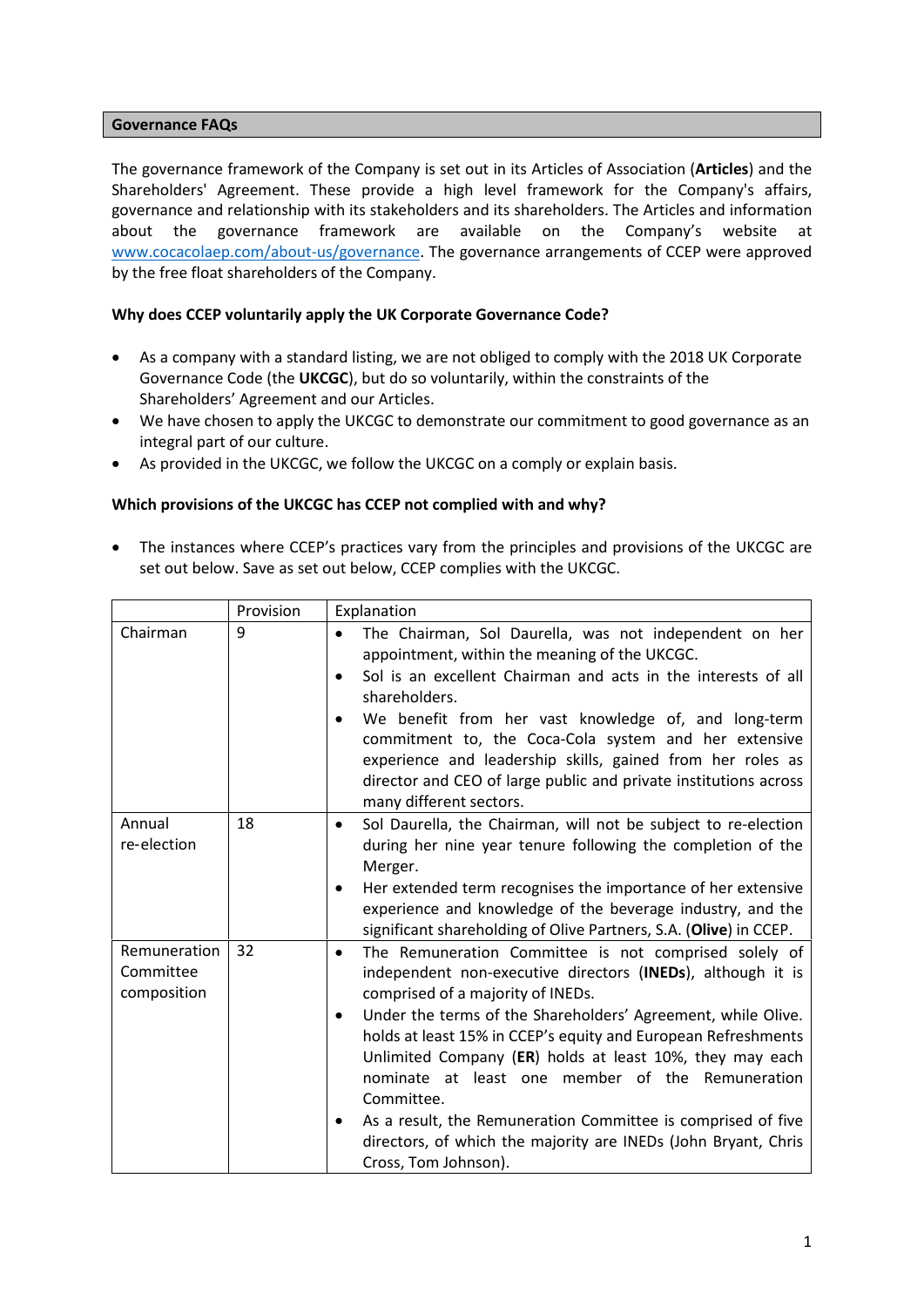|                                                                               |    | The Directors nominated by Olive and ER bring their deep<br>$\bullet$<br>understanding of all aspects of CCEP's markets to the<br>Remuneration Committee.                                                                                                                                                                                                                                                                                                                                                                 |
|-------------------------------------------------------------------------------|----|---------------------------------------------------------------------------------------------------------------------------------------------------------------------------------------------------------------------------------------------------------------------------------------------------------------------------------------------------------------------------------------------------------------------------------------------------------------------------------------------------------------------------|
| Remuneration<br>Committee<br>setting<br>executive<br>director<br>remuneration | 33 | • The Remuneration Committee is not solely responsible for<br>setting the remuneration of the Chairman and CEO.<br>Instead, the Board (excluding any Director whose remuneration<br>$\bullet$<br>is linked to the decision) determines their remuneration,<br>including the Non-executive Directors (NEDs), on the<br>recommendation of the Remuneration Committee and<br>following rigorous analysis and debate.<br>To date, the Board has followed all of the Remuneration<br>$\bullet$<br>Committee's recommendations. |

## **Why does CCEP not follow some of the NASDAQ Rules even though it is listed on the NASDAQ?**

- In 2021, CCEP transferred its US stock exchange listing to NASDAQ from the NYSE. The Company is classed as a Foreign Private Issuer (FPI). It is therefore exempt from most of the NASDAQ Rules that apply to domestic US listed companies, because of its voluntary compliance with the UKCGC.
- Under the NASDAQ Rules, the Company is required to disclose differences between its corporate governance practices and those followed by domestic US companies listed on the NASDAQ.
- The significant differences are summarised below:

| <b>Board</b><br>Committees | CCEP has a number of Committees whose purpose and composition are<br>$\bullet$<br>broadly comparable in purpose and composition to those required by the<br>NASDAQ Rules for domestic US companies.<br>Other than the Audit Committee, the Committee members are not all INEDs,<br>$\bullet$<br>although in all cases the majority are.<br>Each Committee has its own terms of reference (broadly equivalent to a<br>$\bullet$<br>charter document) which are reviewed annually and can be found on our                                                                                                                                                                                                                                                                                                                                                                                                                                                                                                                                                                                                                                                                                                                                                                                                                             |  |
|----------------------------|-------------------------------------------------------------------------------------------------------------------------------------------------------------------------------------------------------------------------------------------------------------------------------------------------------------------------------------------------------------------------------------------------------------------------------------------------------------------------------------------------------------------------------------------------------------------------------------------------------------------------------------------------------------------------------------------------------------------------------------------------------------------------------------------------------------------------------------------------------------------------------------------------------------------------------------------------------------------------------------------------------------------------------------------------------------------------------------------------------------------------------------------------------------------------------------------------------------------------------------------------------------------------------------------------------------------------------------|--|
| Audit<br>Committee         | website at www.cocacolaep.com/about-us/governance/committees.<br>More information about the Audit Committee is set out in its report, including<br>$\bullet$<br>compliance with the requirements of Rule 10A-3 under the US Securities<br>Exchange Act of 1934, as amended, and Rule $5605(c)(2)(A)$ of the<br>NASDAQ Rules.<br>The Audit Committee is comprised only of INEDs (complying with the<br>٠<br>NASDAQ Rules).<br>The responsibilities of the Audit Committee (except for applicable mandatory<br>$\bullet$<br>responsibilities under the Sarbanes-Oxley Act (SOX)) follow the UKCGC's<br>recommendations rather than the NASDAQ Rules, although they are broadly<br>comparable.<br>One of the NASDAQ's similar requirements for the Audit Committee states<br>$\bullet$<br>that at least one member of the Audit Committee should have accounting or<br>related financial management expertise. The Board has determined that<br>John Bryant, Dagmar Kollmann, Dessi Temperley and Garry Watts possess<br>such expertise and are therefore deemed Audit Committee financial experts<br>as defined in Item 16A of Form 20-F.<br>It was further determined that none of the Audit Committee members had<br>٠<br>participated in the preparation of the financial statements of the Company or<br>any of its subsidiaries. |  |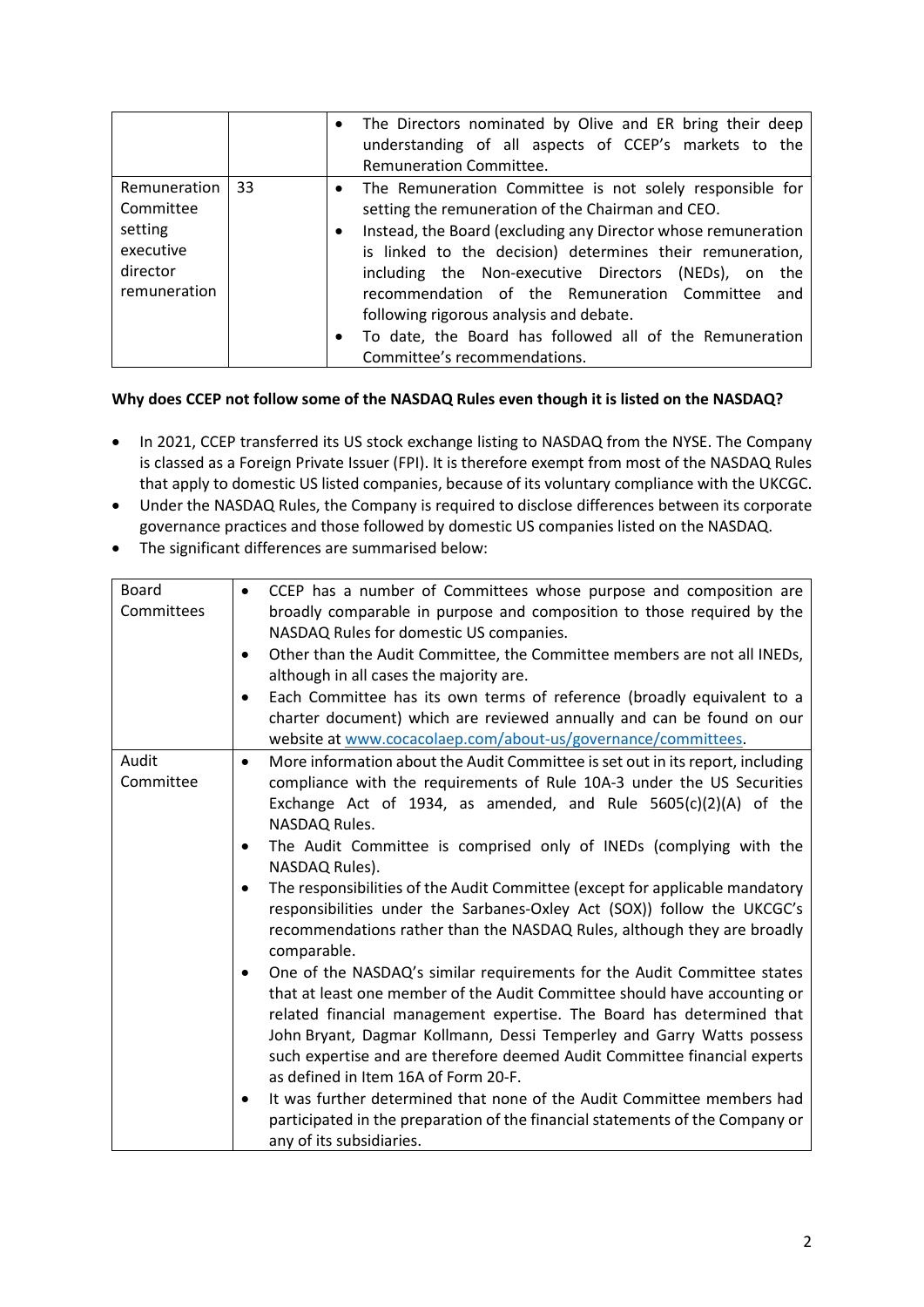| Shareholder<br>approval of<br>equity<br>compensation<br>plans | The NASDAQ Rules for domestic US companies require that shareholders<br>$\bullet$<br>must be given the opportunity to vote on all equity compensation plans and<br>material revisions to those plans.<br>CCEP complies with UK requirements that are similar to those of the<br>$\bullet$<br>NASDAQ Rules.<br>The Board does not explicitly take into consideration the NASDAQ's detailed<br>$\bullet$<br>definition of "material amendments".                                                                                                                                                                                                                                                                                       |
|---------------------------------------------------------------|--------------------------------------------------------------------------------------------------------------------------------------------------------------------------------------------------------------------------------------------------------------------------------------------------------------------------------------------------------------------------------------------------------------------------------------------------------------------------------------------------------------------------------------------------------------------------------------------------------------------------------------------------------------------------------------------------------------------------------------|
| Code of                                                       | The NASDAQ Rules require relevant domestic US companies to adopt and<br>$\bullet$                                                                                                                                                                                                                                                                                                                                                                                                                                                                                                                                                                                                                                                    |
| Conduct                                                       | disclose a code of business conduct and ethics for their directors, officers and<br>employees.<br>CCEP has a Code of Conduct (CoC) that applies to all our people, including the<br>$\bullet$<br>Directors and the senior financial officers of the Group.<br>If the Board amends or waives the provisions of the CoC, details of the<br>$\bullet$<br>amendment or waiver will appear on the website.<br>No such waiver or amendment has been made or given to date.<br>$\bullet$<br>Our CoC is available at http://www.ccepcoke.online/Code-of-Conduct-Policy<br>$\bullet$<br>CCEP considers that the CoC and related policies address the NASDAQ Rules<br>$\bullet$<br>on the codes of conduct for relevant domestic US companies. |
| NED meetings                                                  | The NASDAQ Rules require INEDs to meet at regularly scheduled executive<br>$\bullet$<br>sessions at which only independent directors are present at least twice a year.<br>The UKCGC requires NEDs to meet without the Chairman present at least once<br>٠<br>annually to appraise the Chairman's performance.<br>The NEDs have regular meetings without management present.<br>٠<br>There are also meetings of the INEDs as required and at least twice a year.                                                                                                                                                                                                                                                                     |

## **Rule 9 Waiver Resolution**

## **Why does CCEP ask that approval be granted for a waiver of the mandatory offer provisions set out in Rule 9 of the Takeover Code at its AGM each year (the Rule 9 Waiver Resolution)?**

- Rule 9 of the Takeover Code applies when any entity holds 30% or more of the voting rights of a company.
- When a company purchases its own voting shares, any resulting increase in the percentage of shares carrying voting rights will be an acquisition for the purpose of Rule 9.
- CCEP currently has one shareholder, Olive Partners (**Olive**), which owns over 30% of our outstanding shares and so any share repurchase would automatically trigger Rule 9 of the Takeover Code and result in an obligation on Olive to make a general offer to shareholders for all the remaining equity share capital of CCEP.
- Therefore, the intention of the Rule 9 Waiver Resolution is to enable CCEP to make share repurchases without triggering any obligation on Olive to make a general offer for the Company.

# **How can CCEP be sure that Olive will not make a takeover attempt for CCEP? Is "creeping control" a concern?<sup>1</sup>**

 No. Olive has confirmed that it (i) has no intention of changing its approach with respect to CCEP as a result of any increase in its shareholding due to any share repurchase and (ii) it has no

<sup>&</sup>lt;sup>1</sup> The proxy advisor, Institutional Shareholder Services (ISS), recommends a vote against Rule 9 Waiver Resolutions based on the application of its standard policy as a result of undefined "concerns over creeping control".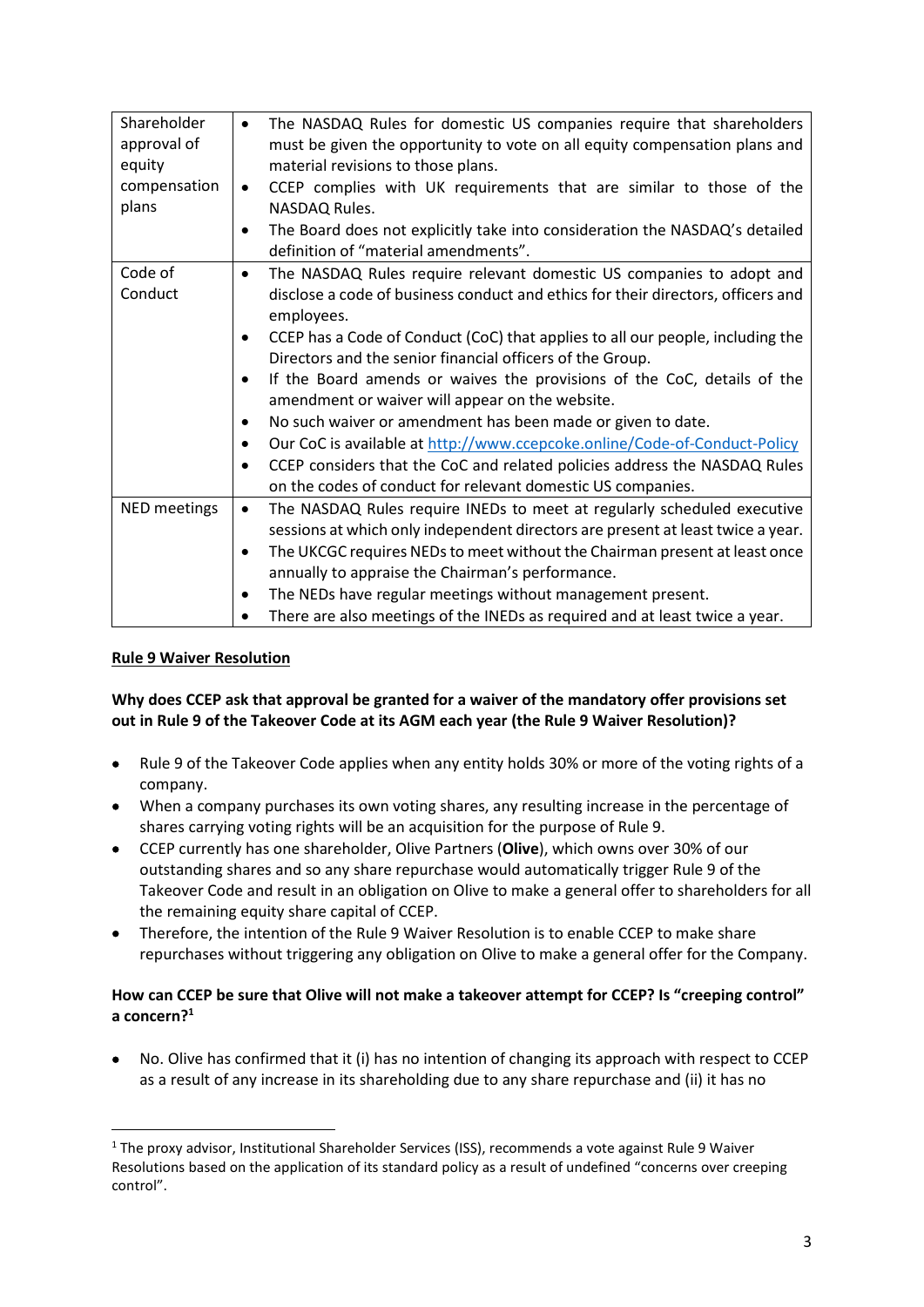intention to seek any change in the composition of the Board or to the general nature or any other aspect of the Company's business.

- Given Olive's stated position, CCEP believes that any concerns over "creeping control" are unfounded.
- The CCEP Board and management firmly believe the Rule 9 Waiver Resolution is in the best interests of shareholders as they provide the ability to repurchase shares, enabling CCEP to continue to deliver long-term shareholder value.

## **Why is authority sought to allow CCEP to buy back its own shares on- and off- market at its AGM each year?**

- The proposals relating to on- and off-market buy backs are made in order to have maximum flexibility in managing CCEP's capital resources and/or to offset the dilutive effect of the issues of new shares under CCEP's share award plans.
- The Directors will only buy back shares when they consider that such purchases would be in the interests of CCEP and the shareholders generally, and could be expected to result in an increase in the earnings per share of CCEP.
- CCEP Board and management firmly believe these resolutions are in the best interests of shareholders as they provide the ability to repurchase shares, enabling our Company to continue to deliver long-term shareholder value.

## **Board composition**

### **What is CCEP doing to improve diversity on the Board?**

- Developing a diverse Board is a key focus. Cognitive diversity is important to good decision making, and we have paid particular attention to this in our succession planning. This is driven by diversity of background, including gender and ethnic diversity. It is part of the INED selection criteria and diversity is a key consideration in considering potential INED candidates.
- In 2021, female representation on the Board remained at 29.4% which was the same level as in 2020. Regrettably, we have not reached the 33% female Board membership target as previously set by the Board. In addition, our INED selection criteria states our ambition to appoint at least one Director from an ethnic minority to the Board, which we have not reached.
- We are committed to reaching this target by 2023. The Board considers that it would be appropriate to have 40% gender diversity overall and will, with its stakeholders, work towards that as a longer term aim.
- We know we have more to do and are committed to reporting on our progress transparently and making our Board more representative, in particular paying attention to gender and ethnic diversity in our succession planning and pipeline.

### **Remuneration**

### **Why does the annual bonus scheme lack a feature compulsorily deferring a portion of awards into shares?**

- The Remuneration Policy was developed in the context of the Company moving from a US-centric to a more European-centric company
- The implementation of the Remuneration Policy already extended the time horizons of the previous variable pay arrangements. The inclusion of bonus deferral was considered as part of determining the overall Remuneration Policy but were not considered appropriate at this stage of the evolution of our framework.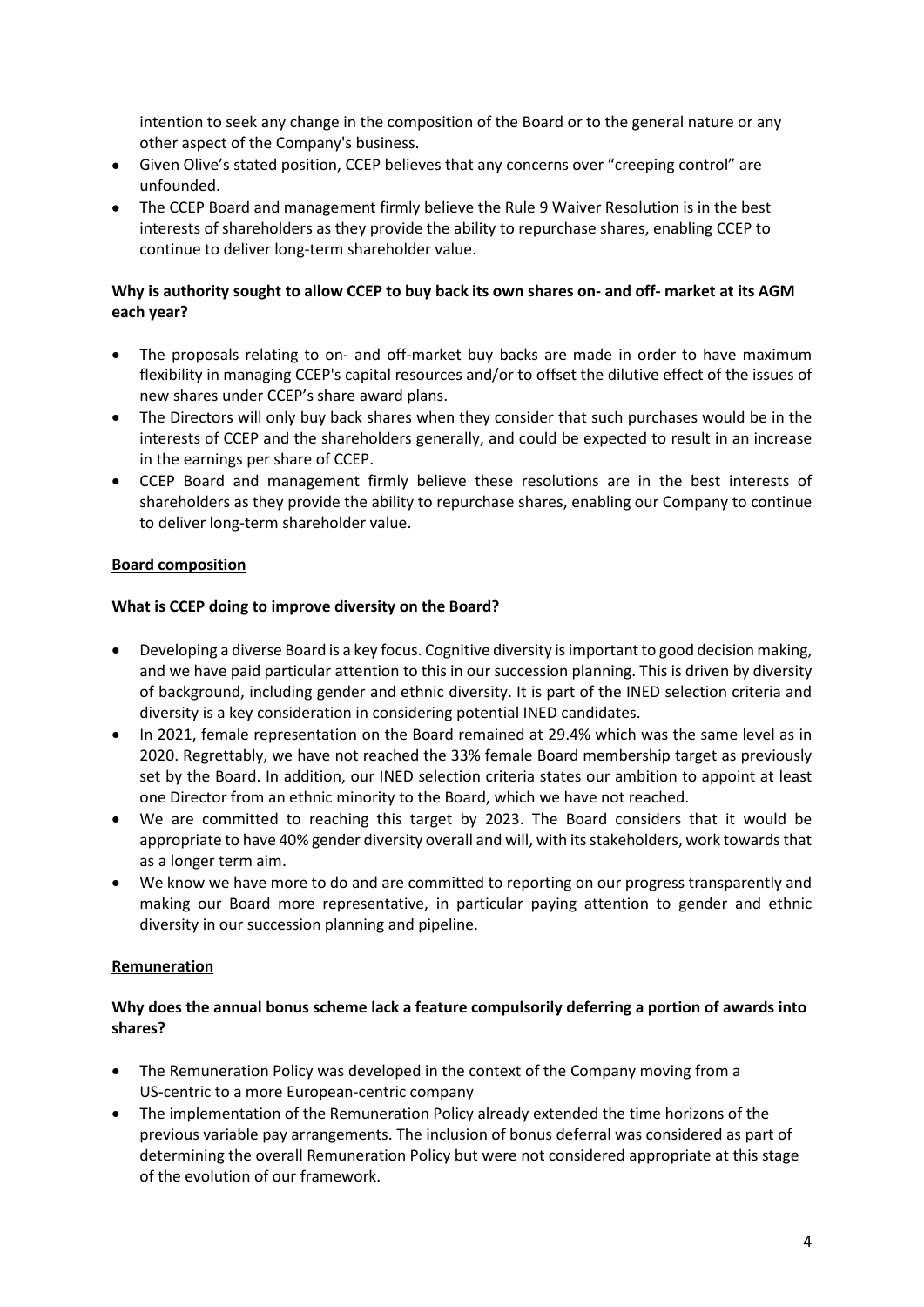- The CEO has significant alignment with shareholders via his LTIP awards and shareholding guidelines. He is required to hold 300% of his base salary in shares. At 31 December 2021, he held shares worth 1,113% of salary.
- The Remuneration Committee is committed to ensuring that the Remuneration Policy and its implementation remain compliant with all legislative requirements as they come into force and is aligned with evolving best practice.
- In this context, the Committee further extended incentive time horizons through a two year post-vesting holding period in respect of the CEO's LTIP awards from 2019.

## **Why is the vesting of LTIP awards based on performance against ROIC targets measured in the final year of the performance period only instead of over the entire three year performance period for LTIP awards?**

- ROIC is used as a measure of capital efficiency and reflects how well the Group generates comparable operating profit relative to the capital invested in the business.
- Whilst ROIC is only measured in the final year of the performance period, at any one time there are multiple LTIP awards in flight, which means that ROIC in each year impacts our executives' incentive outcomes, ensuring alignment with shareholders' interests and incentivising sustained performance and growth.

## **Why are the performance targets attached to awards made under the Company's LTIP based solely on absolute measures? ROIC/EPS/CO2e?<sup>2</sup>**

- Prior to each LTIP grant, the Remuneration Committee selects performance measures and weightings and determines targets. Performance measures may be financial, non-financial, share price based, strategic, or determined on any other basis that the Remuneration Committee considers appropriate reflecting strategic priorities.
- Based on our current strategic priorities, for the 2020, 2021 and 2022 LTIP, EPS, ROIC and CO2e reduction measures were selected.
- EPS is a common measure of the earnings we return to our shareholders, and is typically measured on an absolute basis.
- ROIC is used as a measure of capital efficiency and reflects how well the Group generates comparable operating profit relative to the capital invested in the business. Although an absolute measure it is typically used by investors on a relative basis to compare returns against the cost of capital.
- Our CO2e measure assesses reduction in emissions, and the targets are based on our three year and long-term roadmap for reduction in CO2e emissions across the entire CCEP value chain. Given the continued uncertainty in respect of volumes the targets are neutral to any changes in respect of volume and are set on a relative, rather than an absolute, basis. This will ensure that management continues to be incentivised to increase volumes and ensures that there are no windfall gains if volumes decline.

## **How are your variable pay arrangements aligned with your strategy? Why have you chosen the various performance measures?**

 The bonus uses a balanced mix of financial metrics clearly aligned to the strategy and the KPIs we use externally and internally (operating profit (50%) Revenue (30%) Operating Free Cash Flow (20%))

<sup>&</sup>lt;sup>2</sup> The proxy advisor, Glass Lewis, believes that long-term incentive plans which include relative measures provide a more complete view of overall Company performance.